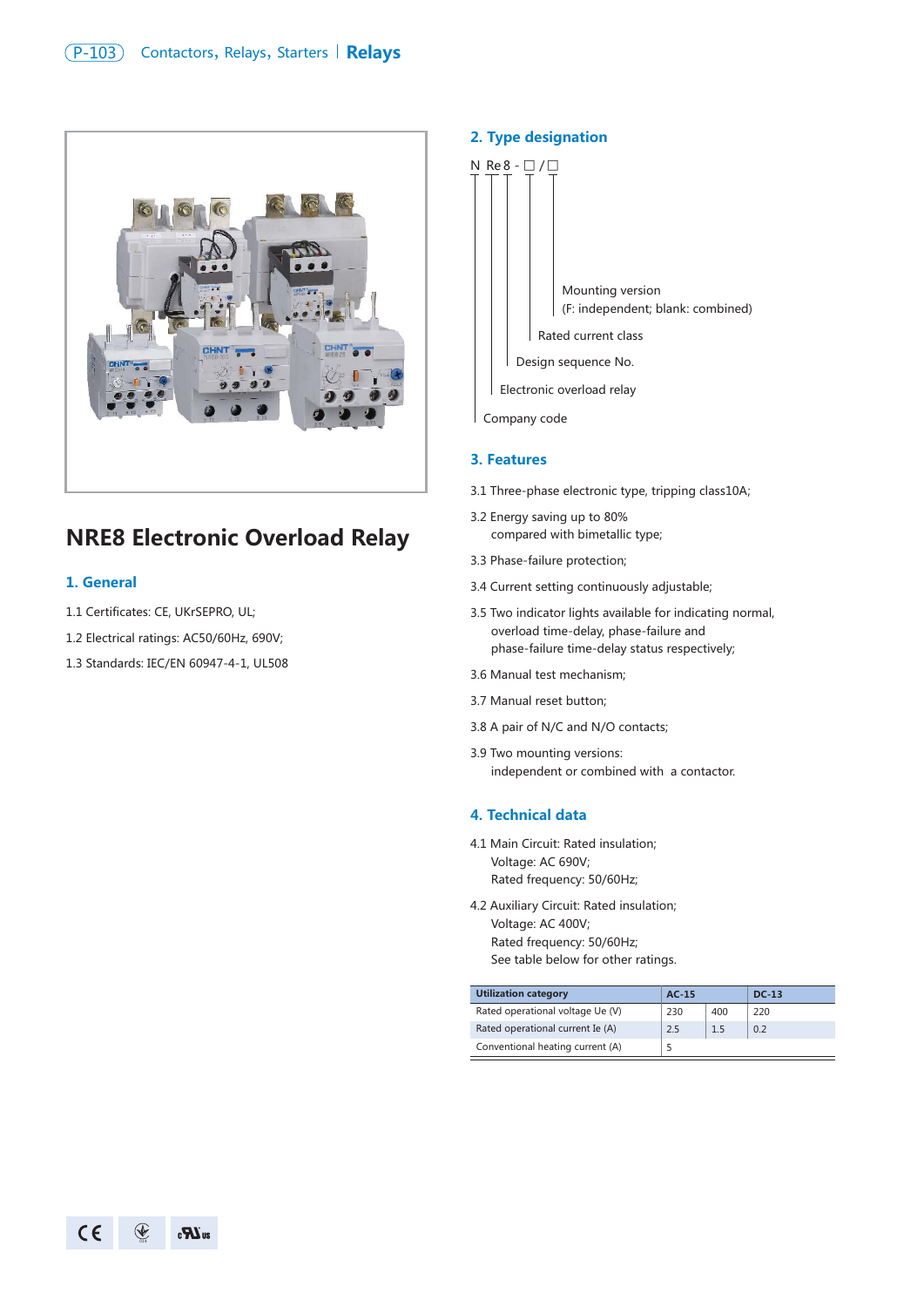| <b>Current range (A)</b> | Cross section area (mm <sup>2</sup> ) | Length (m)     | <b>Number of piece</b> |
|--------------------------|---------------------------------------|----------------|------------------------|
| $I \leq 8$               | 1.0                                   | 1              | 1                      |
| $8 < I \le 12$           | 1.5                                   | $\mathbf{1}$   | $\mathbf{1}$           |
| $12 < I \le 20$          | 2.5                                   | $1\,$          | $1\,$                  |
| $20 < I \le 25$          | 4.0                                   | $\mathbf{1}$   | $\mathbf{1}$           |
| $25 < I \le 32$          | 6.0                                   | 1              | 1                      |
| $32 < I \le 50$          | 10                                    | $\mathbf{1}$   | $\mathbf{1}$           |
| $50 < I \le 65$          | 16                                    | 1              | 1                      |
| $65 < I \le 85$          | 25                                    | $\mathbf{1}$   | $1\,$                  |
| $85 < I \le 115$         | 35                                    | $1\,$          | $\mathbf{1}$           |
| $115 < I \le 150$        | 50                                    | $\overline{2}$ | $1\,$                  |
| $150 < I \le 175$        | 75                                    | 2              | 1                      |
| $175 < I \le 225$        | 95                                    | $\overline{2}$ | $\mathbf{1}$           |
| $225 < I \le 250$        | 120                                   | 2              | 1                      |
| $250 < I \leq 275$       | 150                                   | 2              | $\mathbf{1}$           |
| $275 < I \leq 350$       | 185                                   | $\overline{2}$ | $1\,$                  |
| $350 < I \leq 400$       | 240                                   | 2              | $\mathbf{1}$           |
| $400 < I \le 500$        | 150                                   | $\overline{2}$ | $\overline{2}$         |
| $500 < I \leq 630$       | 185                                   | $\overline{2}$ | $\overline{2}$         |

4.3 Wiring. Connection of main circuit is PVC insulation copper conductor or cable. See table below for details:

## 4.4 Protection Characteristics

4.4.1 Operation characteristic under three-phase balanced-load status as per the table below.

| Series No.     | I/In | <b>Operating time</b> | <b>Test</b><br>condition | <b>Ambient</b><br>temperature (°C) |
|----------------|------|-----------------------|--------------------------|------------------------------------|
|                | 1.05 | < 2h non-tripping     | Cold status              |                                    |
| $\overline{2}$ | 1.20 | < 2h tripping         | Starts from hot status,  | $(20\pm5)$ °C                      |
| $\overline{3}$ | 1.50 | $\leq$ 2 min          | right after item no.1    |                                    |
| 4              | 7.20 | $2s < Tp \leq 10s$    | Cold status              |                                    |

Under three-phase operation, if relay current reaches and maintains 1.05 times of the current setting, the green lamp flashes and red lamp does not light up, which indicates that the relay is not at over-load time-delay status, which equals to non-operation in 2 hours in serial No. 1 of the table above. A current tolerance for serial No.1 is -3%, and a current tolerance for No.2 is +3% . Cold status implies the status of the power re-energized of main circuit of relay 5 seconds after its power off.

4.4.2 Operation characteristic under phase-failure status as per the table below.

| Series No. | I/In           |                 | <b>Operating time Tp</b> | <b>Test condition</b>                               | Ambient temperature °C |
|------------|----------------|-----------------|--------------------------|-----------------------------------------------------|------------------------|
|            | Any two phases | The third phase |                          |                                                     |                        |
|            | 1.0            | 0.9             | < 2h non-tripping        | Starts from<br>cold status                          |                        |
| 2          | 1.15           | $\Omega$        | < 2h tripping            | Starts from hot<br>status, right after<br>item No.1 | $(20\pm5)$ °C          |

Under phase failure operation, if one phase has the current = 0, the other two phases have the current ≥1.15 times of the current setting, then, the red lamp flashes, and green lamp lights up, which indicates that

the relay is at time-delay release status.

As to this table, the permissible error of the No.1 circuit is -3%, No.2 circuit +3%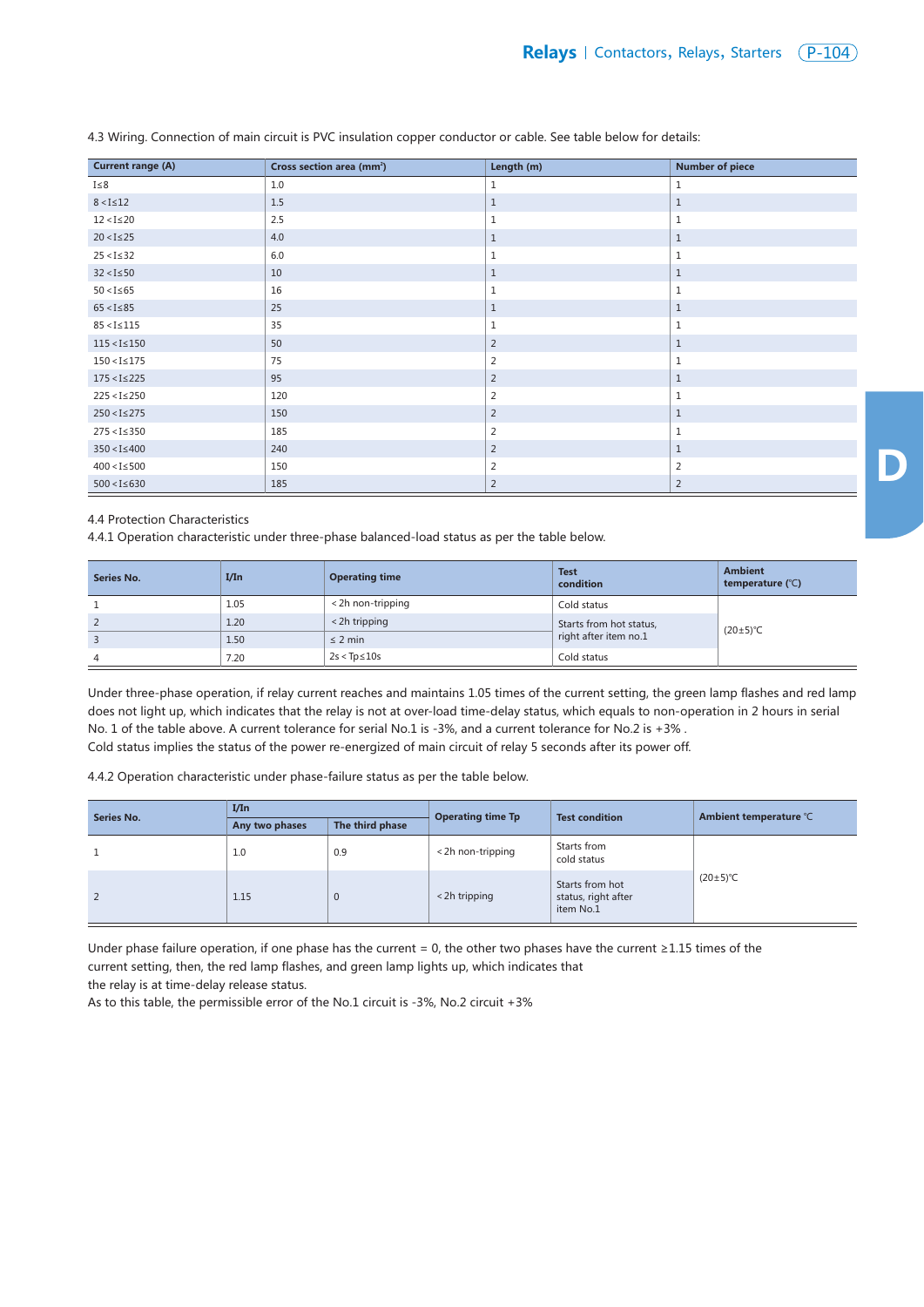

### 4.5 Tripping Curve



# **5. Overall and mounting dimensions (mm)**

5.1 For Combined Mounting



NRE8-25/F



Tripping class 10A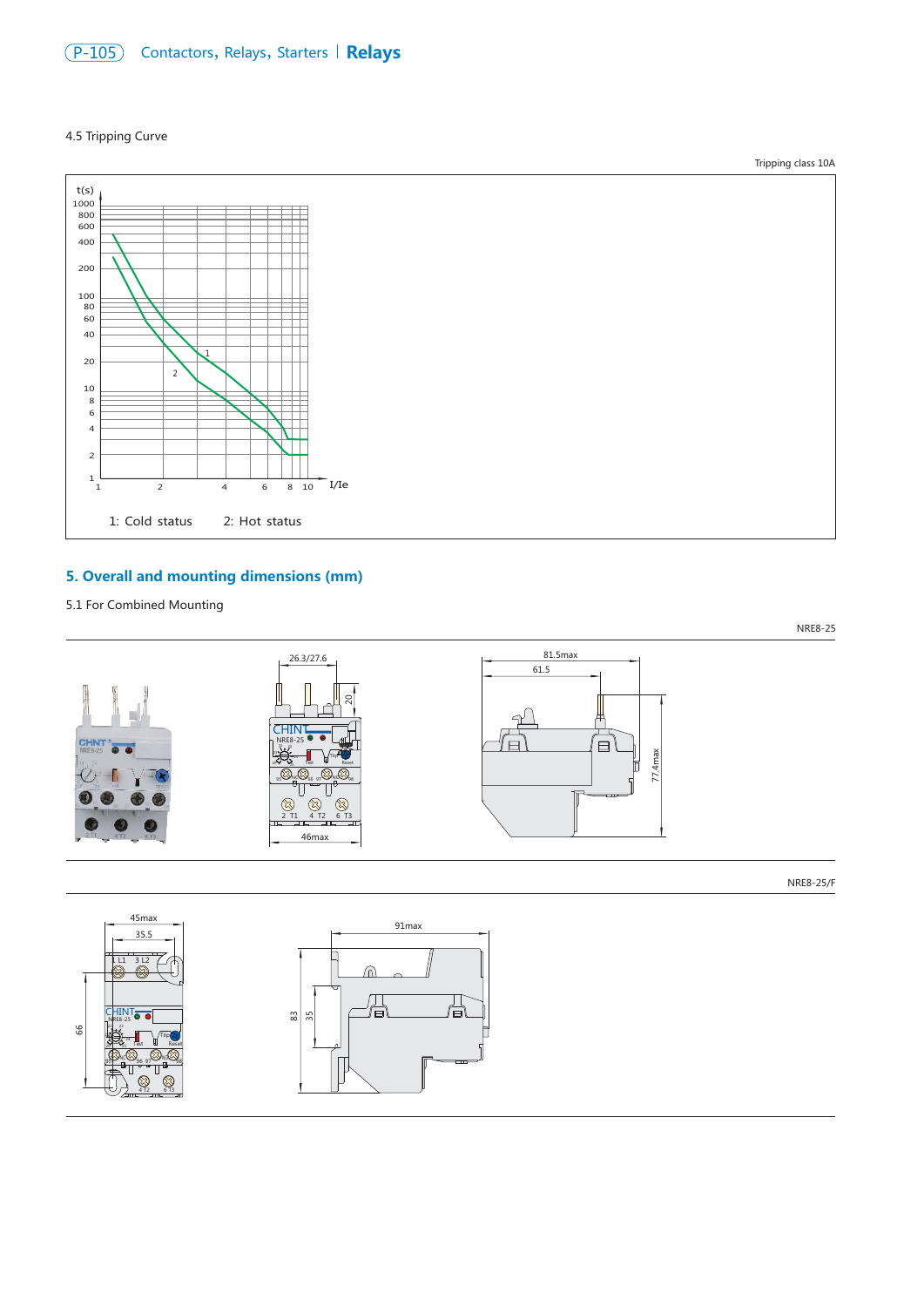

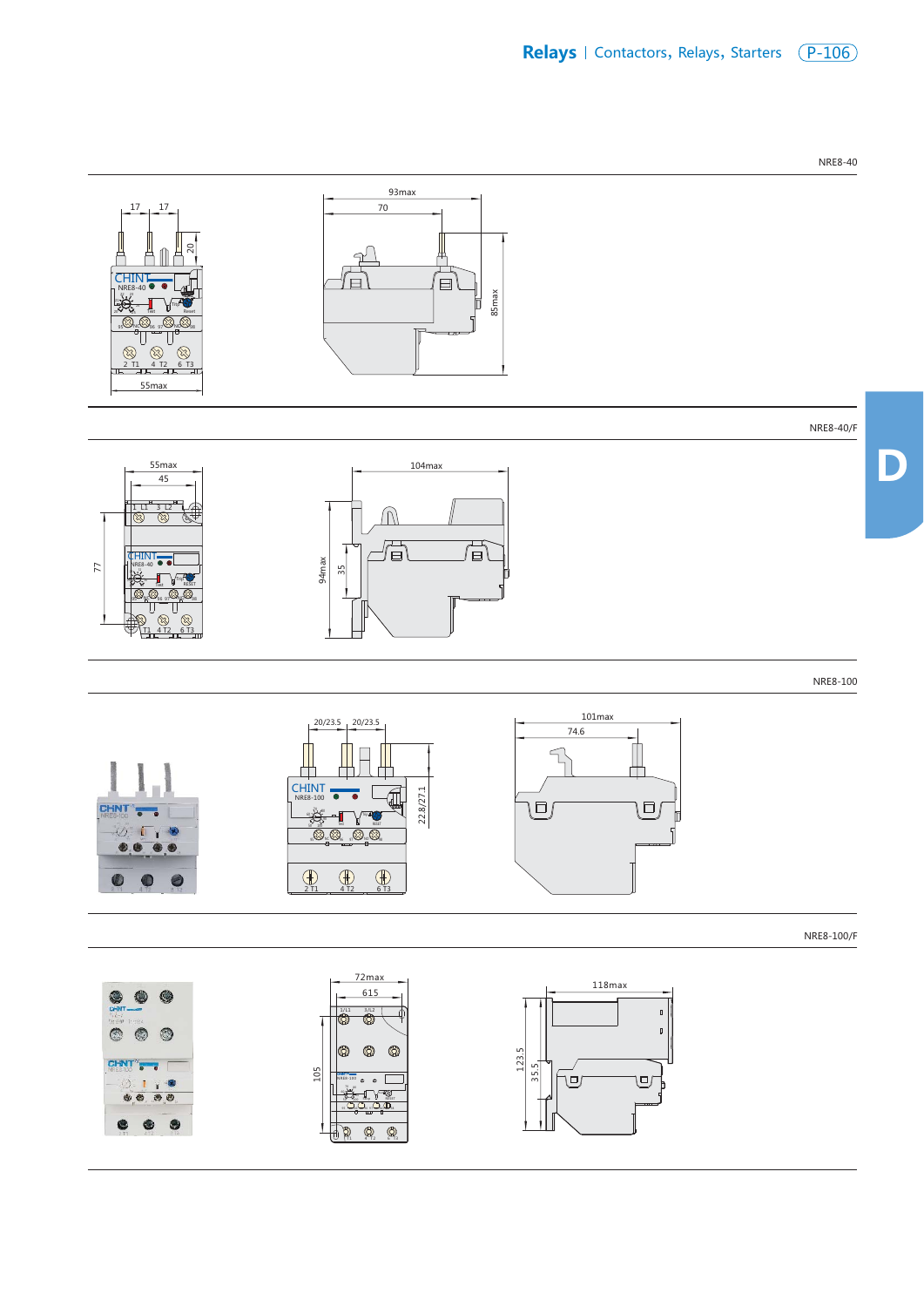# (P-107) Contactors, Relays, Starters | Relays

NRE8-200



Note: Dimension with  $'$ <sup>+</sup> for the product above 400A.

# **6. Applications**



## **7. Accessories**

### 7.1 Mounting base

| <b>Mounting base</b> | <b>Description</b>          | <b>Application</b>                                                    |
|----------------------|-----------------------------|-----------------------------------------------------------------------|
|                      | NRE8-25<br>mounting bracket | Incorporates with NRE8-25 to form<br>an independently mounted product |